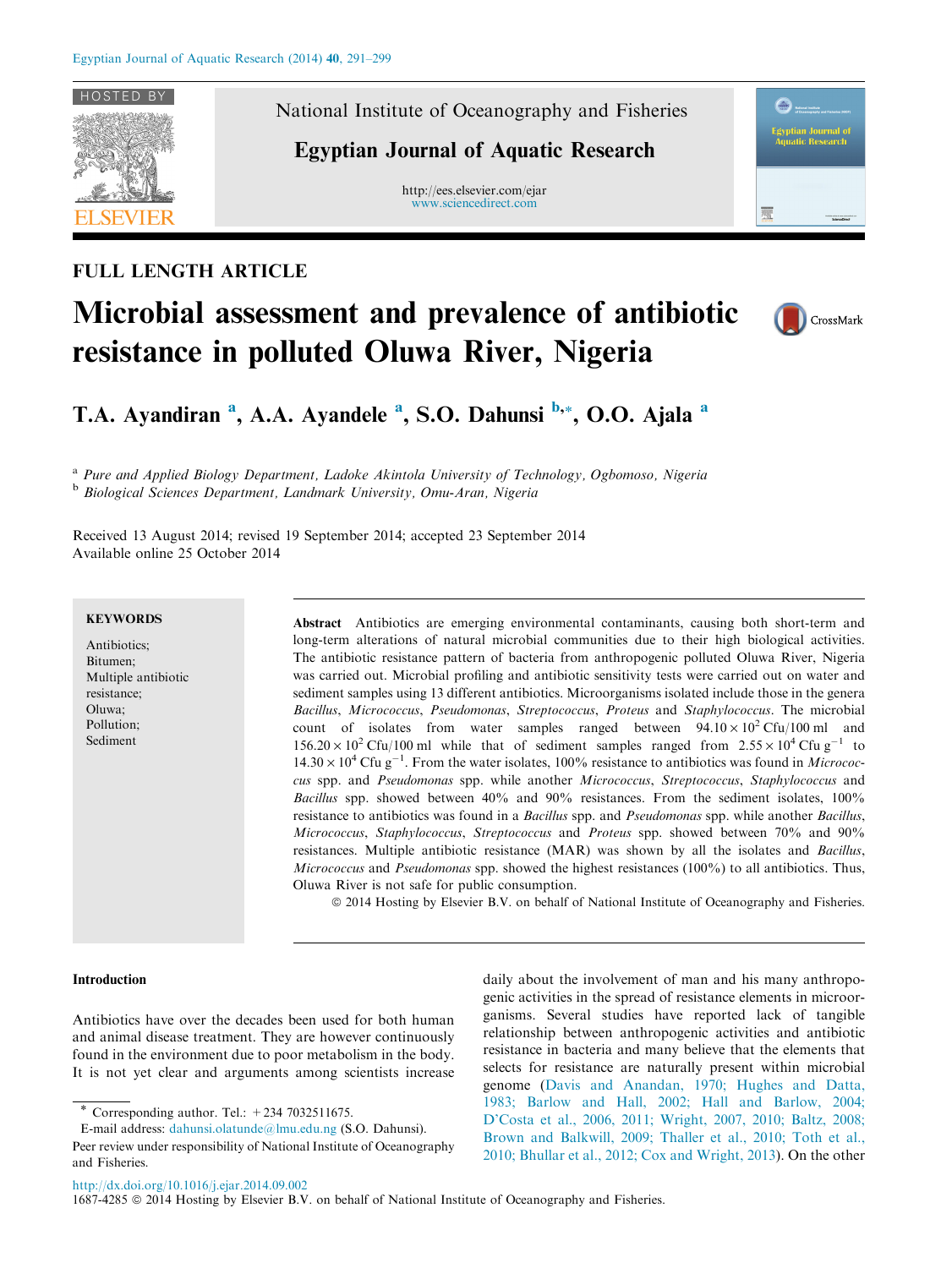hand, evidence abound that increased bacterial resistance to antibiotics and the transfer of resistance elements is a modern phenomenon having a strong link with anthropogenic activities ([Knapp et al., 2010; Bhullar et al., 2012\)](#page-8-0).

Besides the human health risks posed by the presence of antibiotic resistant bacteria in the environment, and the unwanted presence of antibiotics in water bodies, concern for the ecological fate and environmental threat of these drugs in the aquatic milieu is becoming a global phenomenon (Kümmerer, 2009). Bacterial resistance to antibiotics has been considered as a global public health menace. Different kinds of antibiotic resistant bacteria (ARB) are continuously detected in various environments ranging from aquatic to terrestrial ones. There is high possibility of resistance being spread by ARB from the environment to related human pathogenic microorganisms through numerous routes thereby suppressing the effectiveness of antibiotics ([Threedeach et al., 2012\)](#page-8-0).

A global strategy has been proposed by the World Health Organization to contain antibiotic resistance regarding its potential threat to both public and environment health ([Pruden et al., 2006\)](#page-8-0). Because of the high microbial biomass and abundant nutrients, as well as various antimicrobial agents, polluted water bodies represent a favorable habitat for both the survival of ARB and the transfer of antibiotic resistance, from where they spread resistant bacteria into subsequent aquatic and terrestrial environments [\(Bouki et al.,](#page-7-0) [2013\)](#page-7-0). Various ARB including multiple antibiotic resistant bacteria, have previously been encountered in a large number of water systems [\(Luczkiewicz et al., 2010](#page-8-0)).

Water pollution and reduction in quality is a major contributor to global freshwater scarcity, stressing the need for more integrated water management and monitoring [\(Dahunsi et al.,](#page-8-0) [2014\)](#page-8-0). Microbial and sediment pollution have been documented to be significant concern for rivers and streams and pathogens have also been known to impair or threaten more kilometers of water bodies than any other aquatic pollutant. In the same vein, bacterial pollution of water can result in unsafe drinking water, restrictions on recreation opportunities, and closures of shellfish beds [\(US EPA, 2010](#page-8-0)).

Sediment contamination has been reported to be the second leading cause of impairment to water bodies according to [US](#page-8-0) [EPA \(2010\)](#page-8-0), and this is because suspended sediment can directly impact aquatic organisms and can also increase water treatment costs in channel and reservoirs. Previous researchers have reported that several microbial contaminants are constantly adherent to sediment particles [\(Oliver et al., 2007](#page-8-0)), most of which are re-suspended from stream bottoms during the rising storm incidence. Besides, pathogens and sediment are usually both transported in water, either separately or adsorbed together.

Pollution of water by petroleum and allied products is a universal environmental phenomenon in places where there is exploration or processing of petroleum deposits [\(Abd](#page-7-0)[elgawad et al., 2008](#page-7-0)). Bitumen is a sticky, highly viscous liquid or semi-solid usually found in most crude petroleum and in some natural deposits and therefore referred to as a pitch. It is composed of several high boiling point compounds and molecules with relatively low carbon to hydrogen C:H ratio [\(Yoon](#page-8-0) [et al., 2009](#page-8-0)). A large deposit of natural bitumen occurs in the bitumen belt of South-western Nigeria. The toxicity of a material has been shown to be the most common measure of its potential environmental impact and this is applicable to

bitumen whose impacts on the Nigerian physical environment especially communities in Ondo State are enormous as it contains heavy metals.

Due to the importance of Oluwa River as the major water source for drinking and other domestic usages within these communities, its sanitary level is of great concern. Thus in continuation of the few chemical toxicity studies on the environmental impacts of natural bitumen deposits and other contaminants in Oluwa River Ondo State, South Western Nigeria, the aim of this preliminary study was to evaluate the microbial population and the antibiotic resistant pattern of heterotrophic bacteria in the water and sediment of this polluted river as this will assist in the determination of the pollution impact on the bacterial isolates and the evaluation of the public health implications from the ARB.

# Materials and methods

#### Description of collection site

Ondo State constitutes an economically significant part of South-western Nigeria and has one of the largest fresh and coastal areas in the country. It is located in the coordinate of Latitude  $6^{\circ}$  35' 19 N, Longitude  $4^{\circ}$  50' 3 E and Altitude 61 m. This is where bitumen was first spotted in Nigeria in 1910 and two bitumen observatory wells were dug in the State in the 60 s during the early explorative activity of Nigerian natural bitumen. A large deposit of natural bitumen occurs in the so called bitumen belt of South-western Nigeria. The seepage of the bitumen material exists especially during the dry season when temperature is above  $37 \degree C$  where it occurs as a free flowing liquid. Oluwa is a major river of industrial, agricultural and environmental significance which winds through many communities within the State. The river receives continuous seepage from bitumen exploration apart from domestic and agricultural deposits besides other activities carried out along its course and from its many tributaries which in turn contribute to its pollution [\(Fig. 1](#page-2-0)).

#### Sample collection

180 water samples in this study were collected from 20 different sites (19 polluted sites and 1 unpolluted site that was used as control for the study) along the river course during the dry season of 2011 ( $n = 80$ ) and wet season of 2012 ( $n = 100$ ). These sites were selected after due consultation with local authorities and a water assessment monitoring group, who identified these sites as having poor water quality due to usage for domestic activities by the inhabitants of Agbabu community. All samples were collected during low tide and sample collection during the dry season was carried out when there was no rainfall for more than 2 months or when there was rainfall, not more than 2 mm for at least 15 days prior to sampling. In contrast, sample collection during the rainy season was done when the sampling sites had received more than 100 mm rainfall few days prior to sampling. From each site, grab water samples were collected into 5 L sterile plastic bottles with screw caps from 30 cm below the water surface and transported on ice to the laboratory for analysis within 6 h of collection. Sediment samples were collected from four different locations (A, B, C, D) and another one control at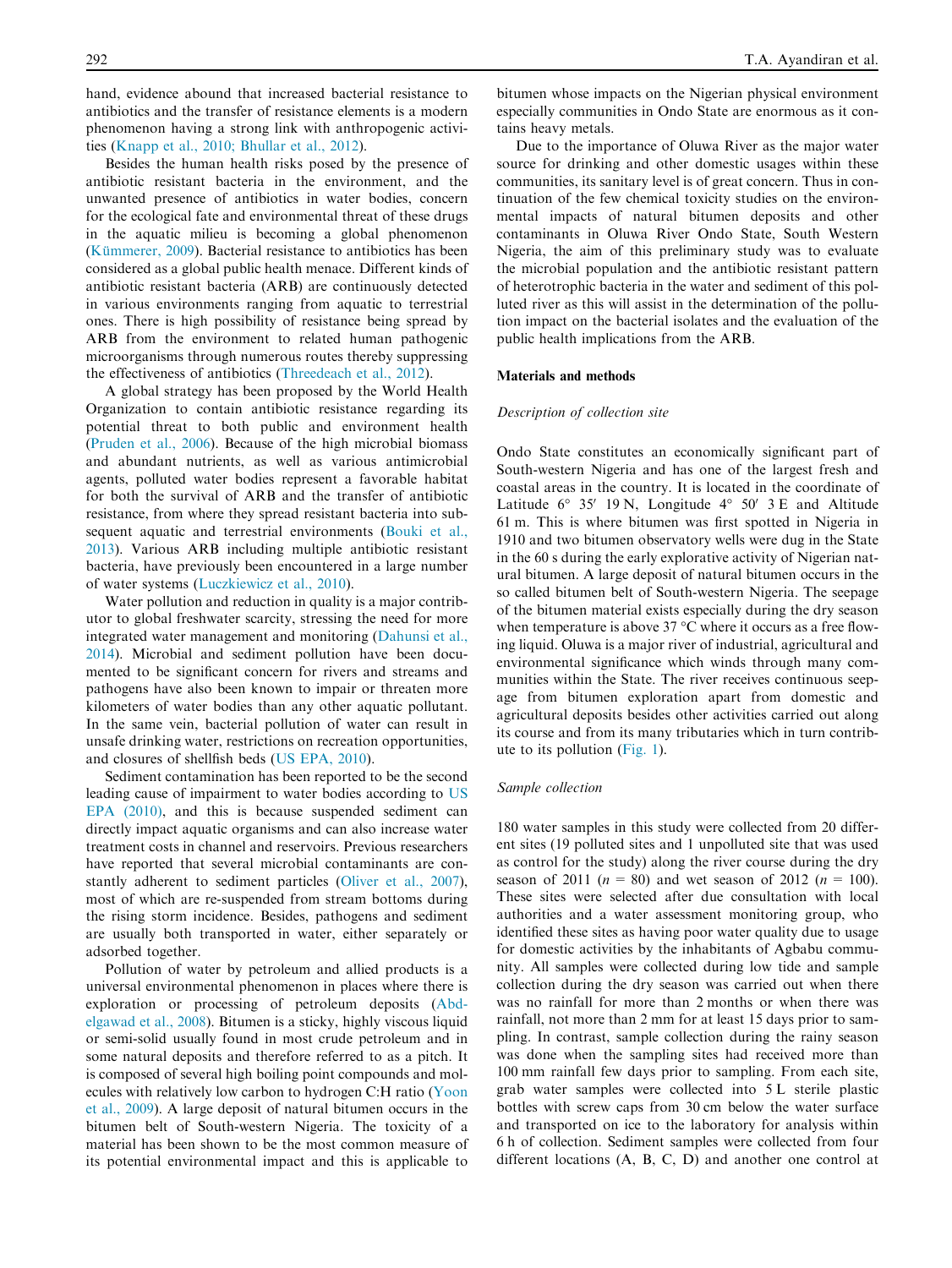<span id="page-2-0"></span>approximately two week intervals, only when it has not rained 4 days prior to sampling. The control samples were taken from points not affected by pollution. Fifteen  $9.5 \text{ cm}^3$  replicate sediment samples were collected from a depth of approximately 200 m downstream.

## Water quality evaluation

Water samples for analysis were collected into new high-density Polyethylene terephthalate (PET) screw-capped containers of 1.5 L capacity. The PET containers and stoppers were thoroughly washed with distilled water thrice and once with the water meant for sampling before collection according to the description of [Khan et al. \(2012\)](#page-8-0) and [Dahunsi et al. \(2014\).](#page-8-0) At each site, one bottle was filled with water without acid (for microbial analysis) while the other bottle was filled with the water from the same point and acidified with a few drops of  $5\%$  Nitric acid (HNO<sub>3</sub>) to stop the activities of microorganisms and was later used for metal analysis. The water samples were transported to the Central Research Laboratory in Ladoke Akintola University of Technology, Nigeria and kept in a refrigerator at  $4^{\circ}$ C.

Physical parameters including pH (HI 9024-C, Hanna Instruments, Smithfield, RI, USA), temperature (HI 98517, Hanna Instrument), salinity (HI 19311, Hanna Instrument), electrical conductivity (HI 2315, Hanna Instr.), and total dissolved solids (TDS) (VSI 22, VSI Electronics Private Limited, Punjab, India) were analyzed in- situ using the hand digital meters that are mentioned above. Dissolved oxygen of the samples was analyzed using the azide modification of Winkler's method ([APHA, 2012](#page-7-0)). As described in [APHA \(2012\)](#page-7-0) standard methods, chloride was determined by titration while the Ultraviolet spectrophotometer screening method was used in the determination of the major anions using a UV spectrophotometer (DR 2800, HACH, Washington, USA) ([Khan](#page-8-0) [et al., 2012; Dahunsi et al., 2014\)](#page-8-0). In order to ensure reliability and reproducibility, blank, standard and pre-analyzed samples were analyzed after every 10 samples ([Dahunsi et al., 2014](#page-8-0)). Metal analysis was done with the aid of an atomic absorption spectrophotometer (AAS) (Sens AA 3000, GBC, Australia) using the method in [APHA \(2012\)](#page-7-0).

#### Microbial analysis

1.0 mL and 1 gram from each water and sediment sample were serially diluted, and then plated in duplicate on Nutrient agar, MacConkey agar, Mannitol salt agar and Salmonella-Shigella agar. All plates were incubated appropriately for 2–48 h. Colonies which developed on the plates were counted and recorded using colony forming unit per ml (Cfu/ml) of the



Figure 1 Map of study area.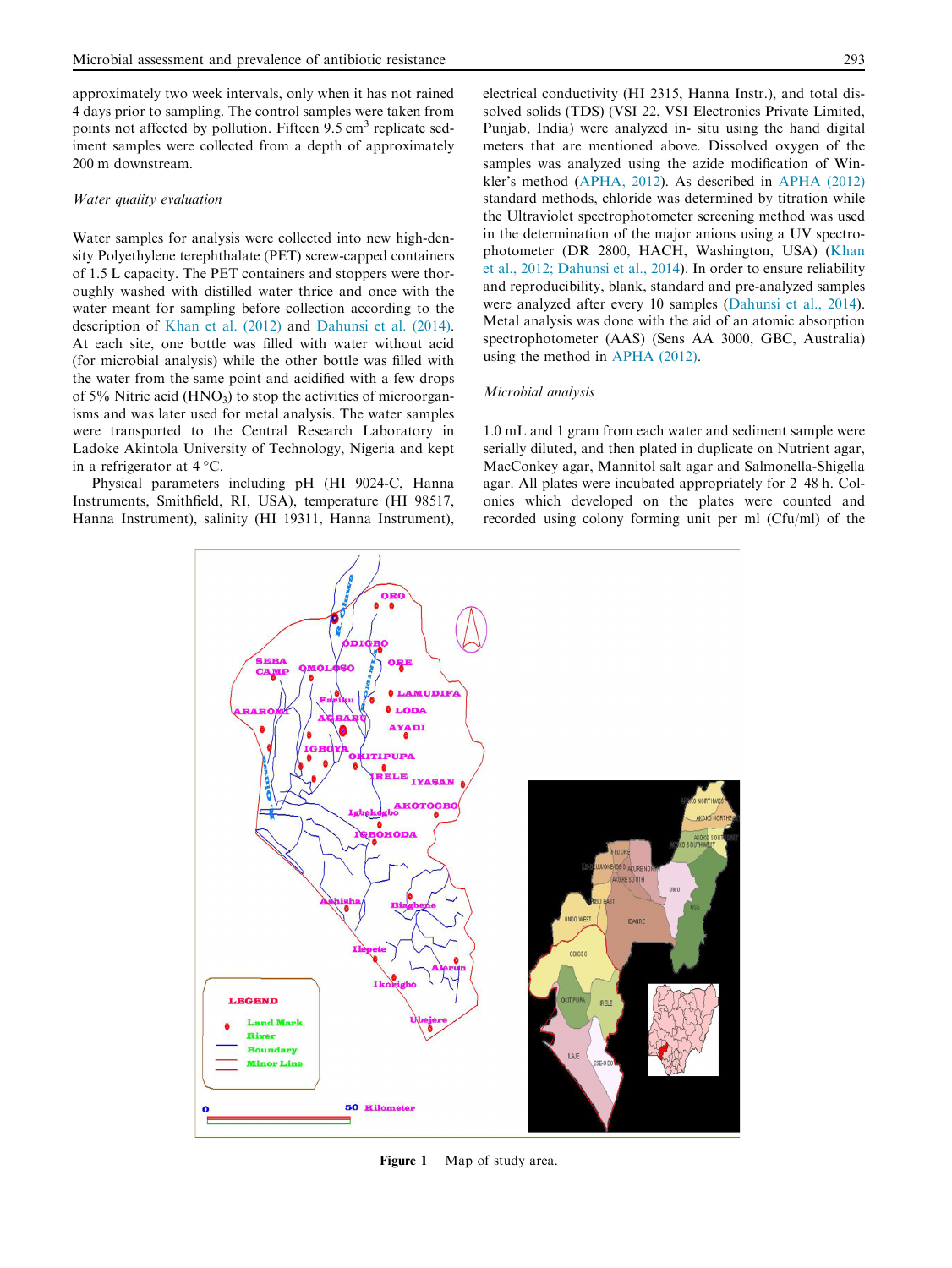<span id="page-3-0"></span>

| Parameters                                           | Value              | <b>WHO</b>        | <b>NIS</b>               |
|------------------------------------------------------|--------------------|-------------------|--------------------------|
|                                                      |                    |                   |                          |
| Water samples                                        |                    |                   |                          |
| Temperature $(^{\circ}C)$                            | $24.97 \pm 0.03$   |                   | Ambient                  |
| pH                                                   | $6.87 \pm 0.05$    | $6.5 - 8.5$       | $6.5 - 9.5$              |
| Electrical conductivity ( $\mu$ s cm <sup>-1</sup> ) | $0.15 \pm 0.01$    | 1000              | 1000                     |
| Alkalinity (CaCO <sub>3</sub> mg $1^{-1}$ )          | $58.78 \pm 0.48$   |                   |                          |
| Total hardness (mg $CaCO31-1$ )                      | $4.01 \pm 0.25$    | < 200             | 150                      |
| Total solids $(mg l^{-1})$                           | $1320 \pm 32.23$   | < 1500            | $\overline{\phantom{0}}$ |
| Total dissolved solid $(mg l^{-1})$                  | $429.65 \pm 21.44$ | $<1000$           | 500                      |
| Total suspended solid $(mg l^{-1})$                  | $9.19 \pm 0.26$    | 500               | 500                      |
| Biological oxygen demand (mg $O_2 1^{-1}$ )          | $13.83 \pm 0.23$   | $\qquad \qquad -$ |                          |
| Dissolves oxygen (mg $O_2 1^{-1}$ )                  | $2.71 \pm 0.22$    | 6.0               |                          |
| Chemical oxygen demand (mg $l^{-1}$ )                | $165.38 \pm 3.41$  |                   |                          |
| Chloride $(mg l^{-1})$                               | $7.03 \pm 0.15$    |                   | 250                      |
| Nitrate $(mg l^{-1})$                                | $1.84 \pm 0.79$    | 50                | 50                       |
| Sulfate $(mg l^{-1})$                                | $9.91 \pm 0.41$    | 500               | 100                      |
| Phosphate $(mg l^{-1})$                              | $58.93 \pm 3.23$   |                   |                          |
| Cadmium $(mg l^{-1})$                                | $0.12 \pm 0.05$    | 0.003             | 0.003                    |
| Chromium $(mg l^{-1})$                               | $0.58 \pm 0.05$    | 0.05              | 0.05                     |
| Lead $(mg l^{-1})$                                   | $0.19 \pm 0.01$    | 0.01              | 0.01                     |
| Zinc $(mg l^{-1})$                                   | $2.79 \pm 0.17$    |                   | 3.000                    |
| Iron $(mg l^{-1})$                                   | $0.06 \pm 0.01$    |                   | 0.300                    |
| Copper $(mg l^{-1})$                                 | $0.13 \pm 0.07$    | 2.000             | 1.000                    |
| Nickel $(mg l^{-1})$                                 | <b>ND</b>          | 2.0               | 1.0                      |
| Fluoride $(mg l^{-1})$                               | $0.22 \pm 0.02$    | NA                | NA                       |
| Manganese $(mg l^{-1})$                              | $0.43 \pm 0.02$    | NA                | NA                       |
| Sediment samples                                     |                    |                   |                          |
| Cadmium $(mg l^{-1})$                                | $7.81 \pm 0.83$    | 0.003             | 0.003                    |
| Chromium $(mg l^{-1})$                               | $22.26 \pm 0.83$   | 0.05              | 0.05                     |
| Lead (mg $1^{-1}$ )                                  | $13.01 \pm 0.95$   | 0.01              | 0.01                     |
| Zinc $(mg l^{-1})$                                   | $71.33 \pm 1.70$   |                   | 3.000                    |
| Copper $(mg l^{-1})$                                 | $11.67 \pm 0.24$   | 2.000             | 1.000                    |
| Nickel $(mg l^{-1})$                                 | $15.08 \pm 0.35$   | 2.0               | 1.0                      |
| Manganese $(mg l^{-1})$                              | $33.27 \pm 2.57$   | NA                | NA                       |

Table 2 Mean microbial count of microorganisms isolated from water and sediment.

| Organism                               |                                                          |                                                          |                                                             |                                                             | Count $(\times 10^2 \text{ Cfu}/100 \text{ ml})$ |  |  |
|----------------------------------------|----------------------------------------------------------|----------------------------------------------------------|-------------------------------------------------------------|-------------------------------------------------------------|--------------------------------------------------|--|--|
| Water samples                          |                                                          |                                                          |                                                             |                                                             |                                                  |  |  |
| Bacillus spp.                          |                                                          |                                                          |                                                             | 156.20                                                      |                                                  |  |  |
| Pseudomonas spp.                       |                                                          |                                                          |                                                             | 120.03                                                      |                                                  |  |  |
| Streptococcus faecium                  |                                                          |                                                          |                                                             | 94.10                                                       |                                                  |  |  |
| $^{\circ}$ <i>Micrococcus</i> spp. (a) | 110.03                                                   |                                                          |                                                             |                                                             |                                                  |  |  |
| <i>Micrococcus</i> spp. (b)            | 112.03                                                   |                                                          |                                                             |                                                             |                                                  |  |  |
| Staphylococcus aureus                  |                                                          |                                                          |                                                             | 94.10                                                       |                                                  |  |  |
| Organism                               | Control<br>$(\times 10^4 \text{ C}$ fu g <sup>-1</sup> ) | Location A<br>$(\times 10^4 \text{ C} \text{fu g}^{-1})$ | Location B<br>$(\times 10^4 \text{ C}$ fu g <sup>-1</sup> ) | Location C<br>$(\times 10^4 \text{ C}$ fu g <sup>-1</sup> ) | Location D<br>$(x10^4 \text{ Cfu g}^{-1})$       |  |  |
| Sediment samples                       |                                                          |                                                          |                                                             |                                                             |                                                  |  |  |
| <i>Pseudomonas</i> spp.                | $6.39 \pm 0.03$                                          | $14.30 \pm 1.40$                                         | $11.80 \pm 1.06$                                            | $13.07 \pm 1.25$                                            | $6.39 \pm 0.08$                                  |  |  |
| Proteus vulgaris                       | $5.30 \pm 0.02$                                          | $9.93 \pm 1.15$                                          | $10.10 \pm 1.05$                                            | $6.57 \pm 0.07$                                             | $6.43 \pm 0.09$                                  |  |  |
| Micrococcus spp.                       | $2.55 \pm 0.10$                                          | $12.33 \pm 1.33$                                         | $8.23 \pm 1.02$                                             | $7.70 \pm 0.20$                                             | 4.40 $\pm$ 0.01                                  |  |  |
| Staphylococcus aureus                  | $5.30 \pm 0.13$                                          | $8.00 \pm 1.01$                                          | $10.97 \pm 1.22$                                            | $6.47 \pm 0.04$                                             | $8.63 \pm 0.02$                                  |  |  |
| <i>Bacillus</i> spp.                   | $9.19 \pm 1.03$                                          | $19.24 \pm 2.10$                                         | $16.11 \pm 2.02$                                            | $16.11 \pm 2.03$                                            | $11.06 \pm 1.04$                                 |  |  |
| Streptococcus faecium                  | $3.21 \pm 0.01$                                          | $10.51 \pm 1.02$                                         | $12.01 \pm 1.03$                                            | $6.40 \pm 0.02$                                             | $6.80 \pm 0.01$                                  |  |  |

# Significant difference between respective rows.

Significant difference between respective columns.

<sup>\$</sup> Water isolate from control.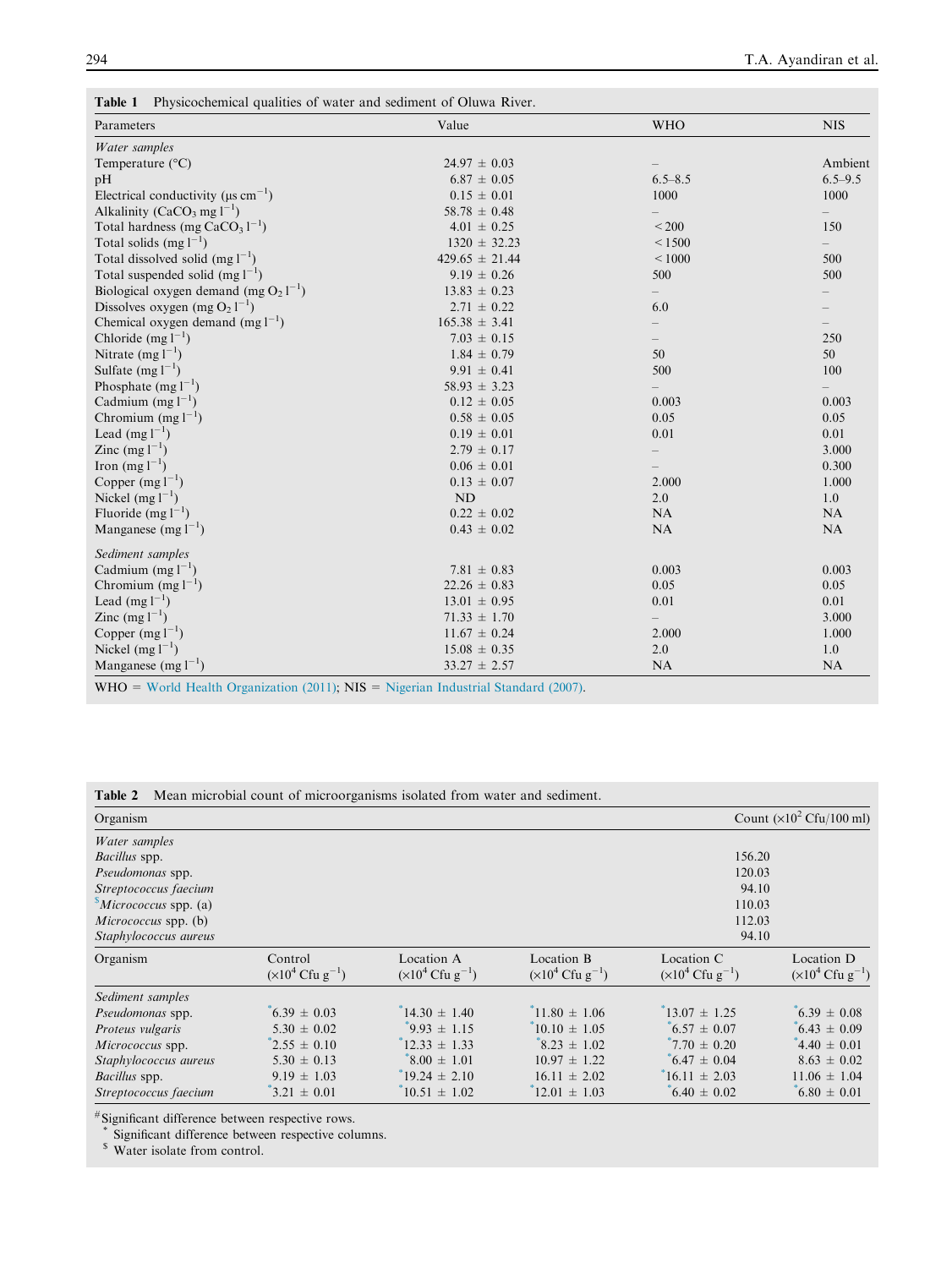sample using previous methods [\(Lateef et al., 2005; Guo et al.,](#page-8-0) [2013; Hussain et al., 2013](#page-8-0)). Sub-culturing was carried out on distinct colonies until pure cultures were obtained and were transferred onto slant bottles containing freshly prepared agars. Individual colonies were purified and identified by morphological and biochemical techniques using the method of [Jolts et al. \(1994\)](#page-8-0).

#### Determination of antibiotic sensitivity

In order to evaluate the bacterial resistance to 13 types of antibiotics used in this study, disk diffusion assay was employed. Bacterial cultures were grown at 35 °C for 18  $\pm$  2 h in tryptic soy broth (TSB; Difco), diluted to  $1 \times 10^7$  Cfu/ml in tempered  $0.75\%$  agar (45 °C; Difco), mixed gently, and poured onto Muller-Hinton agar (MHA; Difco). After solidification, antimicrobial susceptibility test disks (BBL<sup>TM</sup> Sensi-Disc<sup>TM</sup>, BD Diagnostics, Sparks, MD, USA) were applied and plates were incubated at 35  $\degree$ C for 24 h. The added antibiotic concentrations for ARB in polluted water have previously been defined as the maximum value of the minimum inhibitory concentrations (MICs) for Enterobacter, Enterococcus and Staphylococcus spp. resistant to that antibiotic [\(CLSI, 2011\)](#page-7-0), since these three are the common species related to human health in polluted water. The antibiotics used are as follows: Erythromycin (Ery), 15 µg; Ciprofloxacin (Cip), 5 µg; Cotrimoxazole (Cot),  $10 \mu$ g; Pefloxacin (Pef),  $10 \mu$ g; Gentamicin (Gen), 10 μg; Ceftriazone (Cef), 5 μg; Chloramphenicol (Chl), 30 μg; Streptomycin (Str), 10  $\mu$ g; Ofloxacin (Ofl), 30  $\mu$ g; Amoxicillin (Amx),  $25 \mu g$ ; Augmentin (Aug),  $30 \mu g$ ; Nitrofurantoin (Nit),  $25 \mu$ g and Tetracycline (Tet),  $30 \mu$ g. All antibiotic disks used were supplied by Oxoid Ltd. (Basingstoke, Hampshire, England), antibiotics were dissolved in Milli-Q water prior to testing and were diluted with the appropriate medium immediately before the tests. A susceptible Escherichia coli strain was used to confirm the potencies of all the antibiotics prior to the test.

#### Statistical analysis

All statistical tests were performed using SPSS Version 19. The  $t$ -Test (Two sample assuming equal variances) at a  $p$ -value less than or equal to 0.05 was used to conduct the test of significance.

#### **Results**

The mean of the physical and chemical qualities of water and sediment samples of River Oluwa is shown in [Table 1.](#page-3-0) On the other hand, the mean microbial count of organisms isolated from the water and sediment is shown in [Table 2.](#page-3-0) From water samples, *Bacillus* species has the highest count of  $156.20 \times 10^2$  Cfu/100 ml followed by *Pseudomonas* species and then Micrococcus species (a and b). Streptococcus faecalis and *Staphylococcus* aureus both recorded  $94.10 \times 10^2$  Cfu 100 ml each. From the sediment on the other hand, bacterial count ranged between  $2.55 \times 10^4$  and  $19.24 \times 10^4$  Cfu g<sup>-1</sup>.

#### Occurrence of bacterial isolates

As shown in Table 3, a total of 5 bacteria species (i.e. *Bacillus*, Micrococcus, Pseudomonas, Staphylococcus and Streptococcus species) were isolated from the water samples. Bacillus spp. had the highest occurrence (21.42%), Micrococcus spp. had 14.14% and Pseudomonas had 7.14% while S. aureus and Streptococcus faecium both had 3.57% each. A total of 6 bacterial spp. were isolated from the sediment. Micrococcus spp. and Proteus vulgaris had the highest occurrence (10.71%); followed by Bacillus spp. (6.57%). Pseudomonas, S. aureus and S. faecium had the lowest occurrence (3.57%).

#### Antimicrobial sensitivity

Results of the resistance of water and sediment bacterial isolates to the different antibiotic used are shown in [Tables 4 and 5](#page-5-0). Bacillus spp. was resistant to Ciprofloxacin, Chloramphenicol, Streptomycin and Amoxicillin while S. faecium shows resistant against Erythromycin, Ciprofloxacin, Cotrimoxazole, Pefloxacin, Ceftriazone, Chloramphenicol, Streptomycin and Amoxicillin. Micrococcus spp. (a) was resistant to only Ofloxacin, Micrococcus spp. (b) was resistant to all antibiotics while in the case of S. aureus, resistance was shown against Ciprofloxacin, Cotrimoxazole, Pefloxacin, Gentamicin, Ceftriazone, Chloramphenicol, Streptomycin and Amoxicillin. For the Gram negative bacterium; Pseudomonas spp. from the water samples, resistance was shown to all the antibiotics used. All the Gram positive isolates from sediment showed 100% resistance to Cotrimoxazole, Gentamicin, Ceftriazone, Chloramphenicol, Streptomycin, Pefloxacin and Amoxicillin while showing susceptibility to Erythromycin, Ciprofloxacin, Peflox-

| <b>Table 3</b> Occurrence of microbial isolates from water and sediment. |
|--------------------------------------------------------------------------|
|--------------------------------------------------------------------------|

| Water bacterial isolates         |                  | Sediment bacterial isolates |                  |  |  |
|----------------------------------|------------------|-----------------------------|------------------|--|--|
| Isolates                         | $%$ Occurrence   | Isolates                    | $%$ Occurrence   |  |  |
| <b>Bacillus</b> species          | $21.42 \pm 1.21$ | <i>Pseudomonas</i> species  | $3.57 \pm 0.22$  |  |  |
| <sup>a</sup> Micrococcus species | $14.28 \pm 1.20$ | Proteus vulgaris            | $10.71 \pm 0.21$ |  |  |
| Pseudomonas species              | $7.14 \pm 1.01$  | $b$ Micrococcus species     | $10.70 \pm 1.13$ |  |  |
| Staphylococcus aureus            | $3.57 \pm 0.21$  | Staphylococcus aureus       | $3.57 \pm 1.04$  |  |  |
| Streptococcus faecium            | $3.57 \pm 1.10$  | <b>Bacillus</b> species     | $6.97 \pm 1.01$  |  |  |
|                                  |                  | Streptococcus faecium       | $3.57 \pm 0.22$  |  |  |

Water control isolate;  $N = 180$  for water.

 $<sup>b</sup>$  Sediment control isolate;  $N = 15$  for sediment.</sup>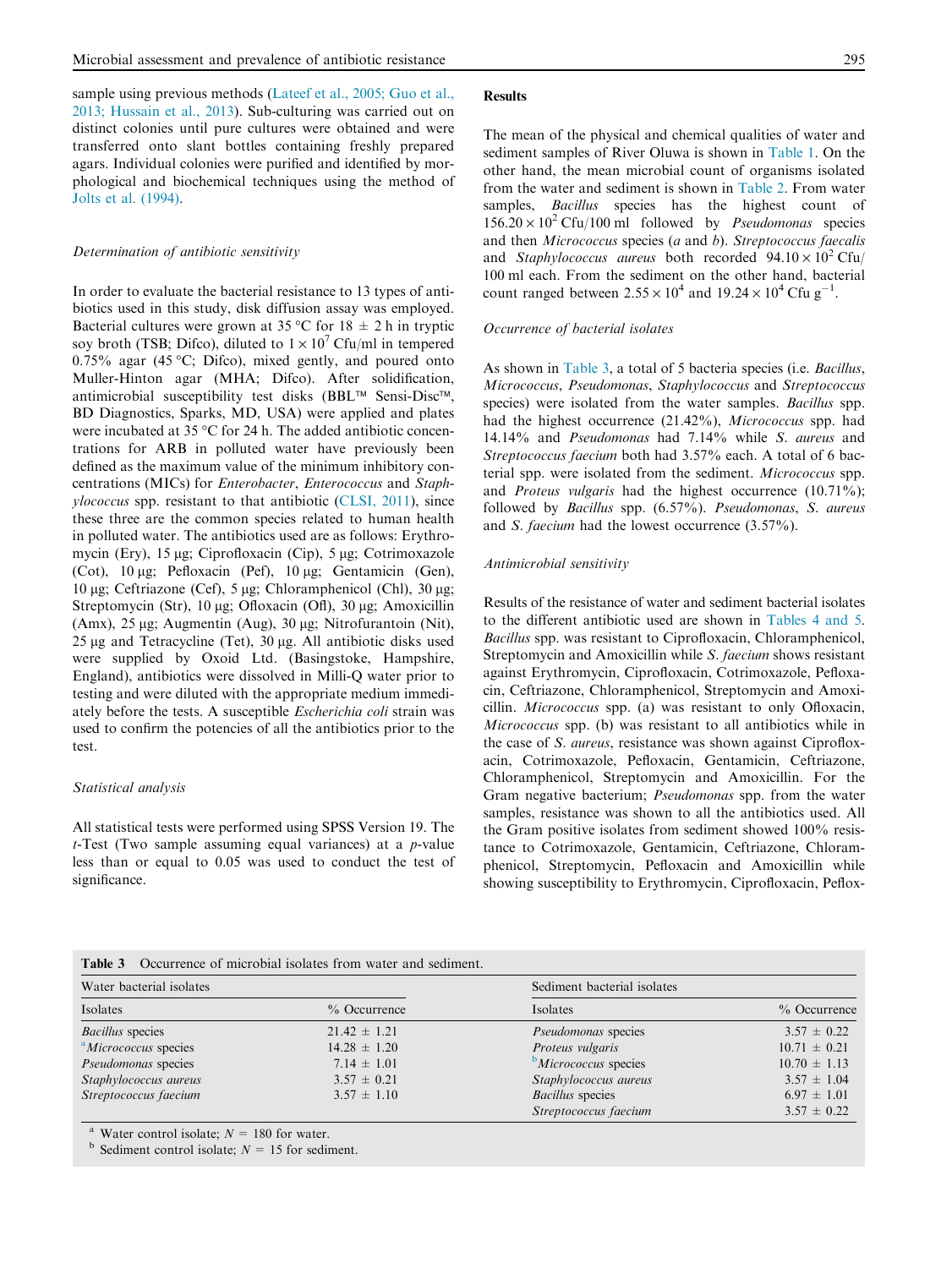| Gram positive isolates<br>Organisms | Ery    | Cip | $\cot$ | Pef    | Gen    | Cef    | Chl | Str | <b>Off</b> | Amx                                     | $^{**}$ <sup>0</sup> / <sub>0</sub> |
|-------------------------------------|--------|-----|--------|--------|--------|--------|-----|-----|------------|-----------------------------------------|-------------------------------------|
| Micrococcus species (a)             |        |     |        |        |        |        |     |     | $^{+}$     | $\overline{\phantom{m}}$                | 90                                  |
| <b>Bacillus</b> species             | $^{+}$ |     | $+$    | $^{+}$ | $^{+}$ | $^{+}$ |     |     | $^{+}$     | $\qquad \qquad - \qquad \qquad$         | 40                                  |
| Streptococcus faecium               |        |     |        |        | $^{+}$ |        |     |     | $^{+}$     | $\qquad \qquad - \qquad \qquad$         | 80                                  |
| <i>Micrococcus</i> species (b)      | –      |     |        |        |        |        |     |     |            | $\qquad \qquad - \qquad \qquad$         | 100                                 |
| Staphylococcus aureus               | $^{+}$ |     | —      |        |        |        |     |     | $^{+}$     | $\hspace{1.0cm} \overline{\phantom{0}}$ | 80                                  |
| $^{\#}$ Grand total (%)             | 60     | 100 | 80     | 80     | 60     | 80     | 100 | 100 | 20         | 100                                     |                                     |
| Gram negative isolates              |        |     |        |        |        |        |     |     |            |                                         |                                     |
| Organisms                           | Aug    | Cef | $\cot$ | Tet    | Gen    | Pef    | Nit | Cip | <b>Off</b> | Amx                                     | $^{**}$ <sup>0</sup> / <sub>0</sub> |
| <i>Pseudomonas</i> species          |        |     |        |        |        |        |     |     |            | $\qquad \qquad - \qquad \qquad$         | 100                                 |
| $^{\#}$ Grand total (%)             | 100    | 100 | 100    | 100    | 100    | 100    | 100 | 100 | 100        | 100                                     |                                     |

<span id="page-5-0"></span>Table 4 Resistance of bacterial isolates from water to individual antibiotic.

+, positive/susceptible; -, negative/resistant.

Bacteria from control; others are from polluted water samples.

Grand total, % resistance of isolates from water to each antibiotic. Cumulative % resistance of each bacterium to all tested antibiotics.

| Gram positive               |        |        |                                 |        |     |     |     |     |            |                                         |                                     |
|-----------------------------|--------|--------|---------------------------------|--------|-----|-----|-----|-----|------------|-----------------------------------------|-------------------------------------|
| Organisms                   | Ery    | Cip    | Cot                             | Pef    | Gen | Cef | Chl | Str | <b>Off</b> | Amx                                     | $^{**}$ <sup>0</sup> / <sub>0</sub> |
| Micrococcus species (a)     |        |        |                                 |        |     |     |     |     | $^{+}$     |                                         | 90                                  |
| Staphylococcus aureus       | $^{+}$ |        |                                 |        |     |     |     |     | $^{+}$     | $\qquad \qquad -$                       | 80                                  |
| <i>Bacillus</i> species (a) | —      |        | $\qquad \qquad - \qquad \qquad$ | $^{+}$ |     |     |     | –   | $^{+}$     | $\hspace{1.0cm} \overline{\phantom{0}}$ | 80                                  |
| Streptococcus species       |        | $^{+}$ |                                 |        |     |     |     |     | $^{+}$     | $\hspace{1.0cm} \overline{\phantom{0}}$ | 80                                  |
| Bacillus species (b)        | –      |        | —                               |        |     |     |     |     |            |                                         | 100                                 |
| $^{\#}$ Grand total (%)     | 80     | 80     | 100                             | 80     | 100 | 100 | 100 | 100 | 20         | 100                                     |                                     |
| Gram negative               |        |        |                                 |        |     |     |     |     |            |                                         |                                     |
| Organisms                   | Aug    | Cef    | $\cot$                          | Tet    | Gen | Pef | Nit | Cip | Ofl        | Amx                                     | $^{**}$ %                           |
| Pseudomonas species         |        |        |                                 |        |     |     |     |     |            |                                         | 100                                 |
| Proteus vulgaris            |        | $^{+}$ | $^{+}$                          |        |     |     |     |     | $^{+}$     |                                         | 70                                  |
| $^{\#}$ Grand total (%)     | 100    | 50     | 50                              | 100    | 100 | 100 | 100 | 100 | 50         | 100                                     |                                     |

| <b>Table 5</b> Resistance of sediment bacterial isolates to individual antibiotic. |  |  |  |
|------------------------------------------------------------------------------------|--|--|--|
|                                                                                    |  |  |  |

+, positive/susceptible; -, negative/resistant.

Bacteria from control; others are from polluted sediment samples.

Grand total, % resistance of isolates from sediment to each antibiotic. Cumulative % resistance of each bacterium to all tested antibiotics.

acin and Ofloxacin at different rates. Likewise, the Gram negative isolates from the sediment were 100% resistant to Augmentin, Tetracycline, Gentamicin, Pefloxacin, Nitrofurantoin, Ciprofloxacin and Amoxicillin and showed different rates of susceptibility to Ceftriazone, Cotrimoxazole and Ofloxacin. From the result obtained, all the isolates showed multiple resistance to all the antibiotics used. Four patterns of multiple drug resistance each were found from both water and sediment isolates with a number of the antibiotics ranging from 4 to 10 out of 13 used in the study ([Table 6](#page-6-0)). Among all the isolates, Bacillus, Micrococcus and Pseudomonas spp. showed the highest (100%) MAR to all antibiotics.

# Antibiotic resistant pattern of isolates from water and sediment samples

The antibiotic resistant pattern of isolates from water and sediment is shown in [Table 6](#page-6-0). For *S. aureus* among water isolates, the order follows Ciprofloxacin > Cotrimoxazole > Pefloxacin > Gentamicin > Ceftriazone > Chloramphenicol > Streptomycin > Amoxicillin; the order for *Bacillus* spp. is Ciprofloxacin > Chloramphenicol > Streptomycin > Amoxicillin; for S. faecium, it is Erythromycin > Cotrimoxazole > Pefloxacin > Gentamycin > Ceftriazone > Chloramphenicol > Streptomycin > Amoxicillin; for Micrococcus spp. (a), the order is Erythromycin > Ciprofloxacin > Cotrimoxazole > Pefloxacin > Gentamicin > Ceftriazone > Chloramphenicol > Streptomycin > Ofloxacin > Amoxicillin; for *Micrococcus* spp. (b), it is Erythromycin > Ciprofloxacin > Cotrimoxazole > Pefloxacin > Ceftriazone > Chloramphenicol > Streptomycin > Ofloxacin > Amoxicillin > Gentamicin and for Pseudomonas spp., the order is Amoxicillin > Augmentin > Gentamicin > Ceftriazone > Nitrofurantoin > Cotrimoxazole > Ofloxacin > Ciprofloxacin > Tetracycline > Pefloxacin. For sediment isolates, Micrococcus spp. had its resistant pattern to follow the order Erythromycin > Ciprofloxacin > Cotrimoxazole > Pefloxacin > Gentamicin > Ceftriazone > Chloramphenicol > Streptomycin > Amoxicillin; for S. *aureus*, it follows Ciprofloxacin > Cotrimoxazole > Pefloxacin >Gentamicin > Ceftriazone > Chloramphenicol > Streptomycin >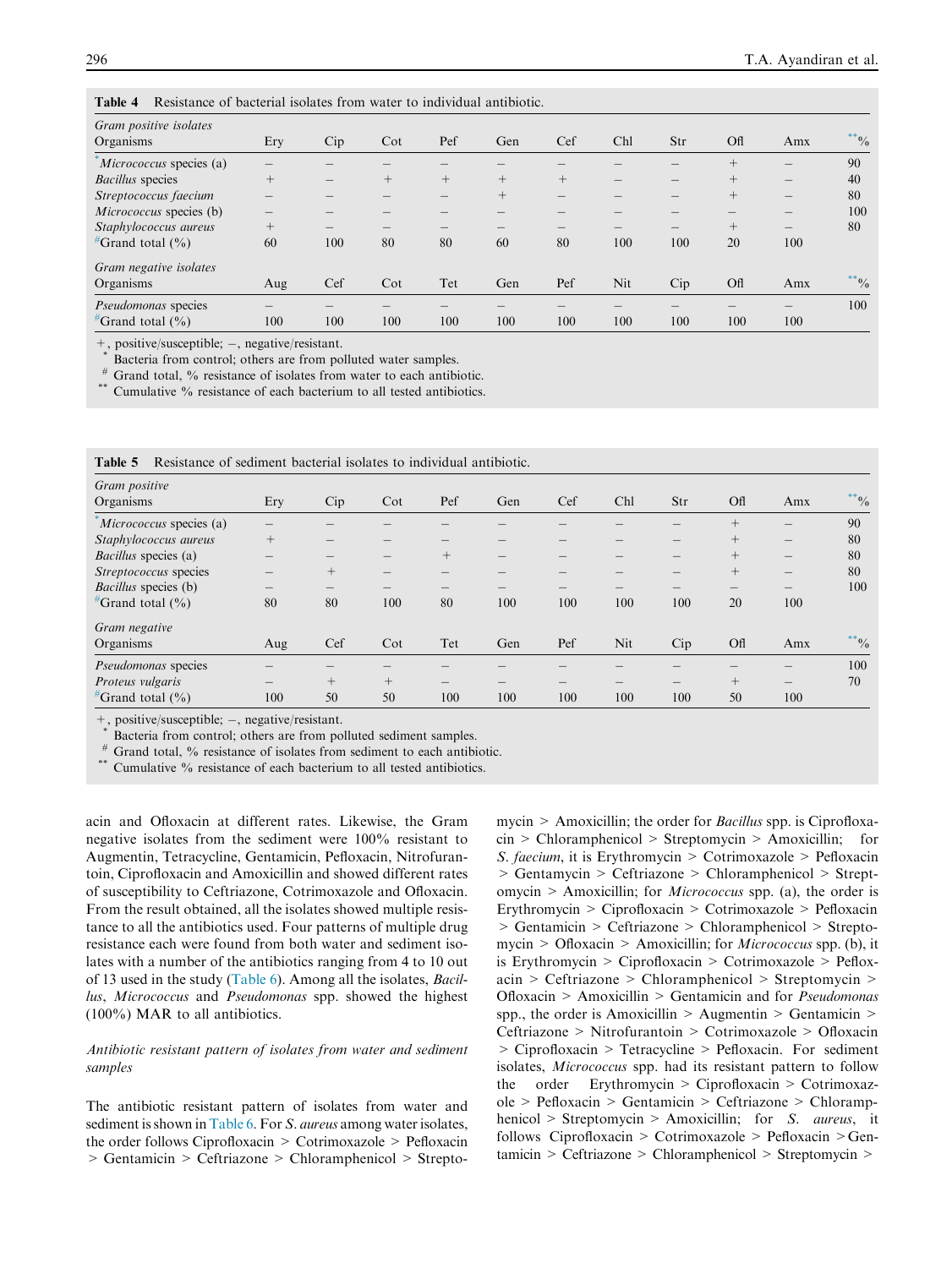<span id="page-6-0"></span>

|  | <b>Table 6</b> Antibiotic resistance pattern of bacterial isolates from water and sediment. |  |  |  |  |  |  |  |
|--|---------------------------------------------------------------------------------------------|--|--|--|--|--|--|--|
|--|---------------------------------------------------------------------------------------------|--|--|--|--|--|--|--|

| No of antibiotics | Resistance pattern                               | No of isolates | Organisms                      |
|-------------------|--------------------------------------------------|----------------|--------------------------------|
| Water             |                                                  |                |                                |
|                   | Cip, Chl, Str, Amx                               |                | <i>Bacillus</i> species (a)    |
| 8                 | Cip, Cot, Pef, Gen, Cef, Chl, Str, Amx           |                | Staphylococcus aureus          |
|                   | Ery, Cot, Pef, Gen, Cef, Chl, Str, Amx           |                | Streptococcus faecium          |
| 9                 | Ery, Cip, Cot, Pef, Gen, Cef, Chl, Str, Amx      |                | <i>Micrococcus</i> species (a) |
| 10                | Ery, Cip, Cot, Pef, Cef, Chl, Str, Ofl, Amx, Gen |                | <i>Micrococcus</i> species (b) |
|                   | Amx, Aug, Gen, Cro, Nit, Cot, Ofl, Cip, Tet, Pef |                | Pseudomonas species            |
| Sediment          |                                                  |                |                                |
|                   | Cip, Chl, Str, Amx                               |                | <i>Bacillus</i> species (a)    |
| 8                 | Cip, Cot, Pef, Gen, Cef, Chl, Str, Amx           |                | Staphylococcus aureus          |
|                   | Aug, Nit, Gen, Ofl, Amx, Cip, Tet, Pef           |                | Proteus vulgaris               |
|                   | Ery, Cot, Pef, Gen, Cef, Chl, Str, Amx           |                | Streptococcus faecium          |
| 9                 | Ery, Cip, Cot, Pef, Gen, Cef, Chl, Str, Amx      |                | <i>Micrococcus</i> species (a) |
| 10                | Ery, Cip, Cot, Pef, Gen, Cef, Chl, Str, Ofl, Amx |                | <i>Bacillus</i> species (b)    |
|                   | Amx, Aug, Gen, Chl, Nit, Ofl, Cip, Tet, Pef, Cot |                | Pseudomonas species            |

Ery = Erythromycin; Cip = Ciprofloxacin; Cot = Cotrimoxazole; Pef = Pefloxacin; Gen = Gentamicin; Cef = Ceftriazone; Chl = Chloramphenicol; Str = Streptomycin; Ofl = Ofloxacin; Amx = Amoxicillin; Aug = Augmentin; Nit = Nitrofurantoin; Tet = Tetracycline.

Amoxicillin; for *S. faecium*, the order observed was Erythromycin > Cotrimoxazole > Pefloxacin > Gentamicin > Ceftriazone > Chloramphenicol > Streptomycin > Amoxicillin; for *Bacillus* spp. (a), the order was Erythromycin  $\geq$  Ciprofloxacin > Cotrimoxazole > Gentamicin > Ceftriazone > Chloramphenicol > Streptomycin > Amoxicillin; for *Bacillus* spp. (b), it was Erythromycin > Ciprofloxacin > Cotrimoxazole > Pefloxacin > Gentamicin > Ceftriazone > Chloramphenicol > Streptomycin > Ofloxacin > Amoxicillin; for *Pseudomonas* spp., the order followed Amoxicillin > Augmentin > Gentamicin > Chloramphenicol > Nitrofurantoin > Ofloxacin > Ciprofloxacin > Tetracycline > Pefloxacin > Cotrimoxazole while for  $P$ . *vulgaris*, the pattern was Augmentin > Nitrofurantoin > Gentamicin > Amoxicillin > Ciprofloxacin > Tetracycline > Pefloxacin.

Analysis carried out revealed significant differences in the sediment bacterial populations in respect to the various organisms isolated from sediment samples. No significant difference however existed between all sediment bacterial counts from the four sampling sites in comparison with the control populations.

## **Discussion**

The mean pH values of water samples from the river were found to be very weakly acidic ([Table 1](#page-3-0)) and fall within the WHO and NIS permissible range of 6.5 to 9.5 which indicate that it is of good quality [\(Nigerian Industrial Standard,](#page-8-0) [2007; World Health Organization, 2011\)](#page-8-0). Also, there is no observed statistical difference ( $p < 0.05$ ) in the mean temperature values of the water samples thus falling within the acceptable temperature range  $(0-30 \degree C)$  for good surface water according to the submission of [Chapman \(1996\)](#page-7-0). Therefore, the temperature of the water from Oluwa River could not be confirmed as an influencing factor for the observed bacterial population and the antibiotic resistance obtained in this research. It however could provide a favorable environment needed for the optimal proliferation of most of the bacteria isolated from the water in this study most of which are members of the Enterobacteriaceae growing optimally at mesophilic temperature range (20  $\mathrm{^{\circ}C}$  and 32  $\mathrm{^{\circ}C}$ ).

The significant decrease ( $p < 0.05$ ) in values for total suspended solids (TSS) and total dissolved solids (TDS) of the water falls within the permissible limits of 500 mg/L for TSS and 1000 mg/L for TDS which are the standard limits of both the WHO and NIS for good water quality. The high BOD and COD values in the water samples are indication that organic and inorganic pollutants are present in the river. The mean BOD values of all samples exceeded the permissible limit  $(3.0-6.0 \text{ mg/L})$  of the European Union (EU) for good quality water that will adequately support fishes and other aquatic life forms since the BOD value for unpolluted waters is usually  $\leq 2$  mg/L while values for polluted ones can be as high as  $\geq 10$  mg/L. The significantly high mean COD values also exceeded the permissible limit ( $\leq 20$  mg/L) for unpolluted surface water thus falling within the category of polluted waters (20–200 mg/L) according to [Chapman \(1996\).](#page-7-0) The high BOD and COD values obtained are most likely as a result of bitumen influent and other pollutants in the river. A lower value was recorded for DO which implies that the river is depleted in oxygen and this could be attributed to the polluted nature of the water by bitumen and other pollutants. Values obtained for all metals in both the water and sediment sample are very high and above the WHO and NIS permissible limits for surface waters. This could easily be attributed to bitumen pollution as well since bitumen is known to contain heavy metals [\(Yoon et al., 2009\)](#page-8-0).

In the present study, bacterial strains belonging to the genera Bacillus which are among bacteria better adapted to life in soil or water had the highest percentage of occurrence. Other Gram positive bacteria especially Staphylococcus, Streptococcus, Micrococcus etc. have been indicated extensively in previous studies ([Lateef et al., 2005\)](#page-8-0).

According to [Harakeh et al. \(2006\)](#page-8-0), the emergence of antimicrobial resistant bacteria increases in environments where antimicrobials are indiscriminately used by the public. In Nigeria and other developing countries, acquired bacterial resistance to antimicrobial agents as obtained in this study is common and the complex socio-economic and behavioral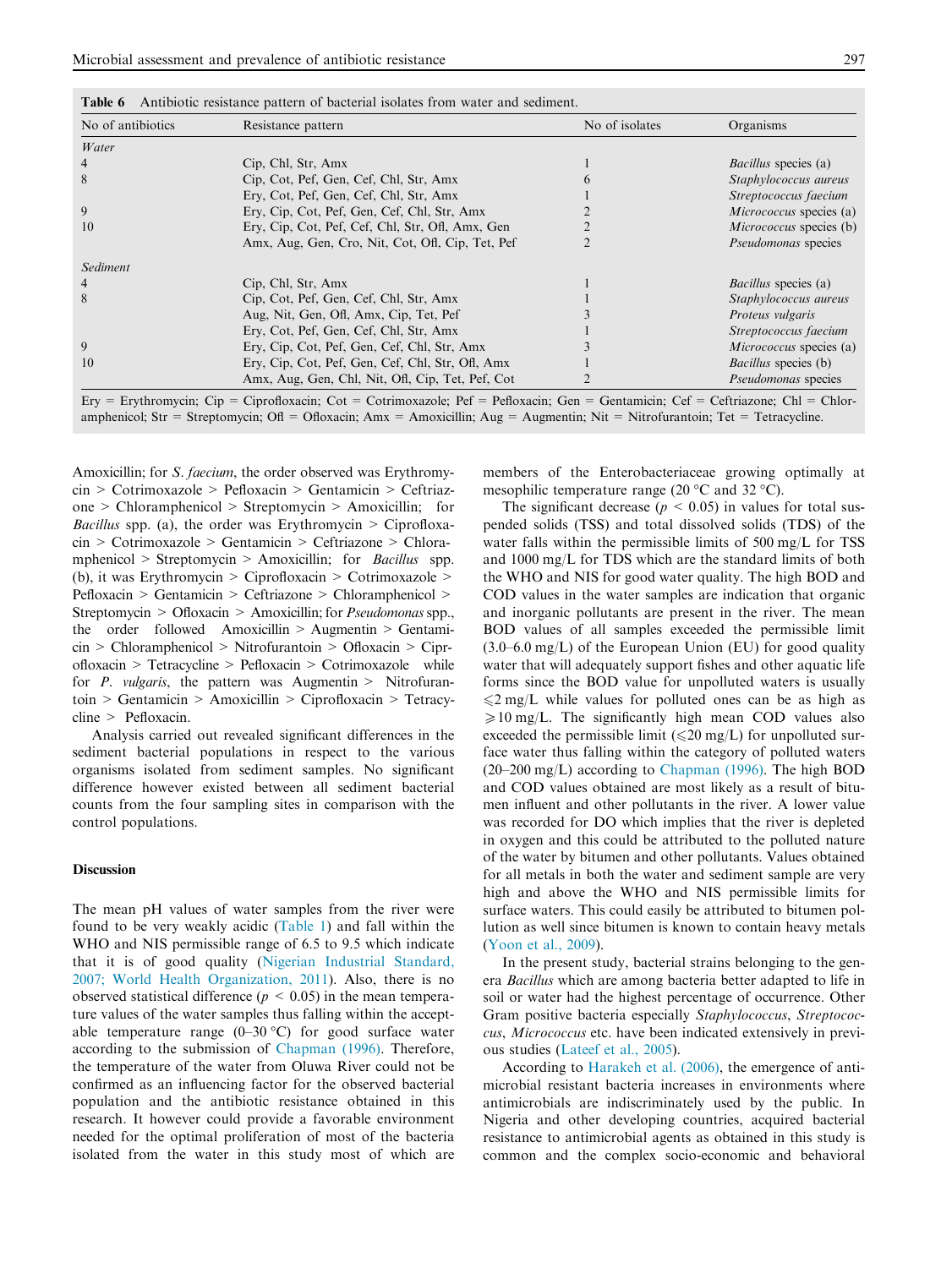<span id="page-7-0"></span>factors associated with this phenomenon include abuse of antibiotics among other factors. It has been reported that bacteria can obtain resistance by horizontal gene transfer of mobile genetic elements and that gross usage of antibiotic influences the selection of existing resistance mechanisms ([Stokes and](#page-8-0) [Gillings, 2011](#page-8-0)) and under the selective pressure of the antibiotics used in aquatic environment. Antibiotic resistance bacteria could persist and constitute an environmental reservoir as previously seen in the study by Bhullar et al. (2012) where antibiotic resistance was discovered in over 4 million year old culturable microbiome from Lechuguilla Cave, New Mexico. Similar antimicrobial resistance profiles were also reported in studies involving isolates from coastal environments, farmed fish and from tap water as observed by [\(Yano et al., 2014](#page-8-0)).

[Koesak et al. \(2012\)](#page-8-0) have previously detected bacterial resistance against Ampicillin, Gentamycin, Erythromycin, Tetracycline and Ciprofloxacin at different times. In the present study, the percentage of resistance for antimicrobial agents ranges from 40% to 100%. The levels of antimicrobial agent resistance that have been reported range from 28.57% to 100%. Over 60% of the isolates tested showed resistant to over 40% of the antibiotics. This correlates with a study by [Mydryk, 2002](#page-8-0) in relation to the phenomenon of multiple drug resistances, multiple resistances may be coded on several genetic elements such as plasmids, mutational events or mobile genetic materials known as transposons. Also there can be horizontal gene transfer between microorganisms occurring spontaneously in nature, ([Harakeh et al., 2006](#page-8-0)).

Results showed that all isolates in this study are resistant to more than 1 antibiotic (multiple drug resistances) which could be due to their long term exposure to bitumen and other pollutants in the river. Multiple bacterial resistances to drugs had earlier been reported in aquaculture environments ([Hatha](#page-8-0) [et al., 2005](#page-8-0)). [Puah et al. \(2013\)](#page-8-0) had reported up to six different resistance patterns and resistance to at least one antibiotic was seen in 46 isolates (98%) while multidrug resistance (to two or more drugs) in 93% of tested isolates. Resistance to multiple antibiotics can lead to occurrence of newly emerging resistant bacteria which may be transmitted to consumers causing infections that are difficult to treat. The relatively high resistance of bacterial pathogens to antibiotics in this study agrees with the findings of [Rakic-Martinez et al., 2011](#page-8-0) who reported the prevalence of MAR bacteria in wastewater. The observed high frequency of bacterial resistance may not only result in the therapeutic failure in the river fauna population, but also endanger the health of the people who are at risk of infection with pathogens from these animals coupled with the possibility of plasmid transfer of resistance to human pathogenic bacteria ([Schmidit et al., 2001](#page-8-0)). The prevalence of intrinsic multi-resistance to common antimicrobial agents has been documented ([Wright, 2007; Baltz, 2008; Brown and Balkwill, 2009;](#page-8-0) [Thaller et al., 2010; Toth et al., 2010; D'Costa et al., 2011;](#page-8-0) [Bhullar et al., 2012; Cox and Wright, 2013](#page-8-0)). Thus proper programmes to monitor antimicrobial usage and resistance in bacterial from aquatic environments should be implemented in Nigeria as none is currently in place. The results obtained reveal the need for effluent/runoff treatment to avoid spread of AR bacteria in the aquatic environment and this had earlier been reported by [Das et al. \(2013\).](#page-8-0)

In conclusion, the current research has described the microbial profile and antimicrobial resistance pattern observed among isolates from water and sediment of Oluwa River.

Although intrinsic resistant is common among bacterial species in the environment, the possibility of horizontal gene transfer as a result of anthropogenic and other human activities (presence of bitumen and other pollutants in the present research) cannot be completely ruled out. As a result of this pattern of resistance to antibiotics by microorganisms and the health risk associated with it, it is important to avoid indiscriminate use of antibiotics in others to stop spread of drug resistance among microorganisms. Water quality management is a global issue and the protection of both surface and ground water from pollutants is fundamental to enhance the public health status of the populace. This study is only preliminary; extensive research into the possible long-term risks of water borne diseases via the ingestion of these drug resistant bacteria is advocated.

# Conflict of interest

All authors hereby declare that there was no conflict of interest whatsoever throughout the period of this research. We all have agreed and approved this submission.

#### Acknowledgement

The study was done out of the author's passion to contribute to existing knowledge and the entire cost of the research was borne by the authors. Special thanks to the authority of Ladoke Akintola University of Technology, Nigeria and especially to the staff of the Department of Pure and Applied Biology.

#### References

- [Abd-elgawad, E.L., Gawad, E.A., Lotfy, M.M., Sadooni, F.N., El](http://refhub.elsevier.com/S1687-4285(14)00075-2/h0005) [katheery, B., 2008. Assessment of oil pollution extent in the](http://refhub.elsevier.com/S1687-4285(14)00075-2/h0005) [offshore sediments, Abu Dhabi, UAE. Aust. J. Basic Appl. Sci. 2,](http://refhub.elsevier.com/S1687-4285(14)00075-2/h0005) [617–631](http://refhub.elsevier.com/S1687-4285(14)00075-2/h0005).
- [APHA, 2012. Standard Methods for Examination of Water and](http://refhub.elsevier.com/S1687-4285(14)00075-2/h0010) [Waste-water, 22nd ed. American Public Health Association,](http://refhub.elsevier.com/S1687-4285(14)00075-2/h0010) [Washington, DC.](http://refhub.elsevier.com/S1687-4285(14)00075-2/h0010)
- [Baltz, R.H., 2008. Renaissance in antibacterial discovery from](http://refhub.elsevier.com/S1687-4285(14)00075-2/h0015) [actinomycetes. Curr. Opin. Pharmacol. 8, 557–563.](http://refhub.elsevier.com/S1687-4285(14)00075-2/h0015)
- [Barlow, M., Hall, B.G., 2002. Phylogenetic analysis shows that the](http://refhub.elsevier.com/S1687-4285(14)00075-2/h0020) [OXA beta lactamase genes have been on plasmids for millions of](http://refhub.elsevier.com/S1687-4285(14)00075-2/h0020) [years. J. Mol. Evol. 55, 314–321](http://refhub.elsevier.com/S1687-4285(14)00075-2/h0020).
- [Bhullar, K., Waglechner, N., Pawlowski, A., Koteva, K., Banks, E.D.,](http://refhub.elsevier.com/S1687-4285(14)00075-2/h0025) [Johnston, M.D., Barton, H.A., Wright, G.D., 2012. Antibiotic](http://refhub.elsevier.com/S1687-4285(14)00075-2/h0025) [resistance is prevalent in an isolated cave microbiome. PLoS One 7,](http://refhub.elsevier.com/S1687-4285(14)00075-2/h0025) [34953](http://refhub.elsevier.com/S1687-4285(14)00075-2/h0025).
- [Brown, M.G., Balkwill, D.L., 2009. Antibiotic resistance in bacteria](http://refhub.elsevier.com/S1687-4285(14)00075-2/h0030) [isolated from the deep terrestrial subsurface. Microb. Ecol. 57,](http://refhub.elsevier.com/S1687-4285(14)00075-2/h0030) [484–493](http://refhub.elsevier.com/S1687-4285(14)00075-2/h0030).
- [Bouki, C., Venieri, D., Diamadopoulos, E., 2013. Detection and fate](http://refhub.elsevier.com/S1687-4285(14)00075-2/h0035) [of antibiotic resistant bacteria in wastewater treatment plants: a](http://refhub.elsevier.com/S1687-4285(14)00075-2/h0035) [review. Ecotoxicol. Environ. Saf. 91, 1–9](http://refhub.elsevier.com/S1687-4285(14)00075-2/h0035).
- [Chapman, D., 1996. Water Quality Assessments: A Guide to the Use](http://refhub.elsevier.com/S1687-4285(14)00075-2/h0040) [of Biota, Sediments and Water in Environmental Monitoring,](http://refhub.elsevier.com/S1687-4285(14)00075-2/h0040) [second ed. Chapman and Hall, London, UK](http://refhub.elsevier.com/S1687-4285(14)00075-2/h0040).
- CLSI, 2011. Performance standards for antimicrobial susceptibility testing: twenty-first Informational Supplement, vol. 31. Clinical and Laboratory Standards Institute, 1.
- [Cox, G., Wright, G.D., 2013. Intrinsic antibiotic resistance: mecha](http://refhub.elsevier.com/S1687-4285(14)00075-2/h0050)[nisms, origin, challenges and solutions. Int. J. Med. Microbiol. 303,](http://refhub.elsevier.com/S1687-4285(14)00075-2/h0050) [287–292](http://refhub.elsevier.com/S1687-4285(14)00075-2/h0050).